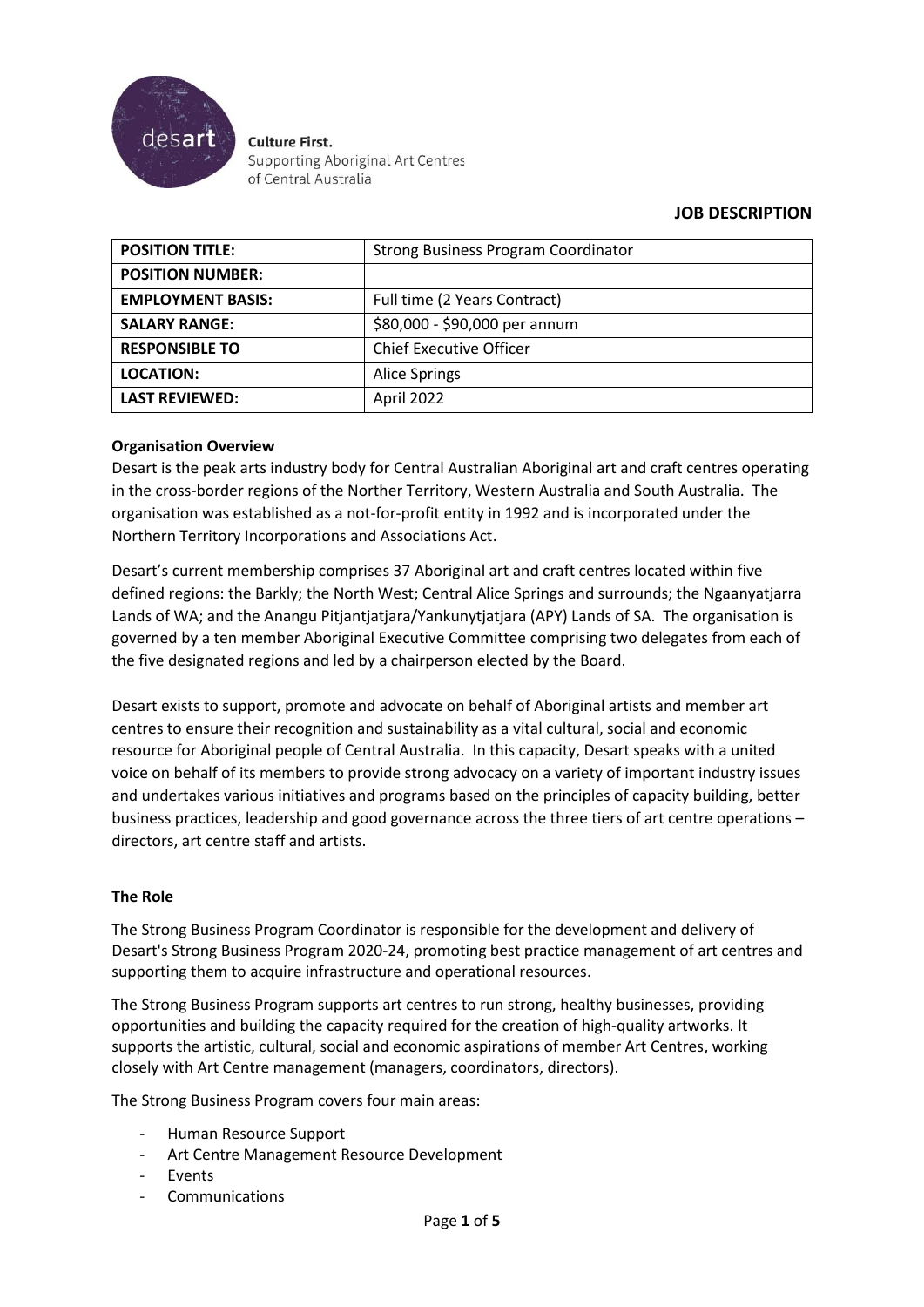## **DUTIES**

### **Human Resource Support:**

- Provide information, advice and referrals, business tools and frameworks that support best practice standards in human resource management, financial management, business planning, infrastructure, workplace safety, industrial relations, incorporation, and taxation compliance.
- Identify and secure funding that supports the Strong Business Program from government, philanthropic and private sources.
- Maintain a current and broad awareness/understanding of relevant government and industry issues, policies, and strategies e.g., Fair Work ORIC, State and Federal funding agencies
- Provide ongoing business mentoring, access to phone support for art centres and at least one annual professional development workshop
- Manage and report on the deliverables on service provider contracts e.g. Arts Law, IT, EASA
- Assist art centres to identify and secure physical infrastructure that meets national workplace safety standards, including conducting art centre infrastructure audits and supporting art centres in infrastructure funding applications
- Support art centre boards to recruit and retain art centre managers
- Facilitate access for art centres to engage with key industry organisations, such as Artists in the Black, Copyright Australia, HR consultants, funding and philanthropic agencies

### **Resource Development:**

- Develop a range of resources responsive to art centre needs
- Develop and maintain a body of knowledge as a resource for members, including information about procedures, copyright, documentation, exhibition proformas, IR issues, contracts, OHS issues and training
- Develop and manage Professional Development opportunities for Art Centre managers
- Produce contextualised governance related resources for art centre management
- Create and collate resources that support art centre compliance.

### **Events**

• Plan, co-ordinate and manage the annual Desart Conference and regional meetings with art centres and Desart staff

### **Communications:**

- Provide art centres with monthly relevant information about funding and prize opportunities
- Establish and maintain open communications between Desart and its members, through onsite visits and other methods of communication
- Build public awareness of ethical buying practices, including the promotion of the Indigenous Art Code and the Resale Royalty Scheme
- Gather content and stories from art centres for Desart publications online and in print

### **Other**

- Provide timely program reports to the GM/CEO in compliance with funding agreements, or as requested
- Attend board meetings and provide program reports and updates, as directed
- Represent Desart on industry forums/committees as required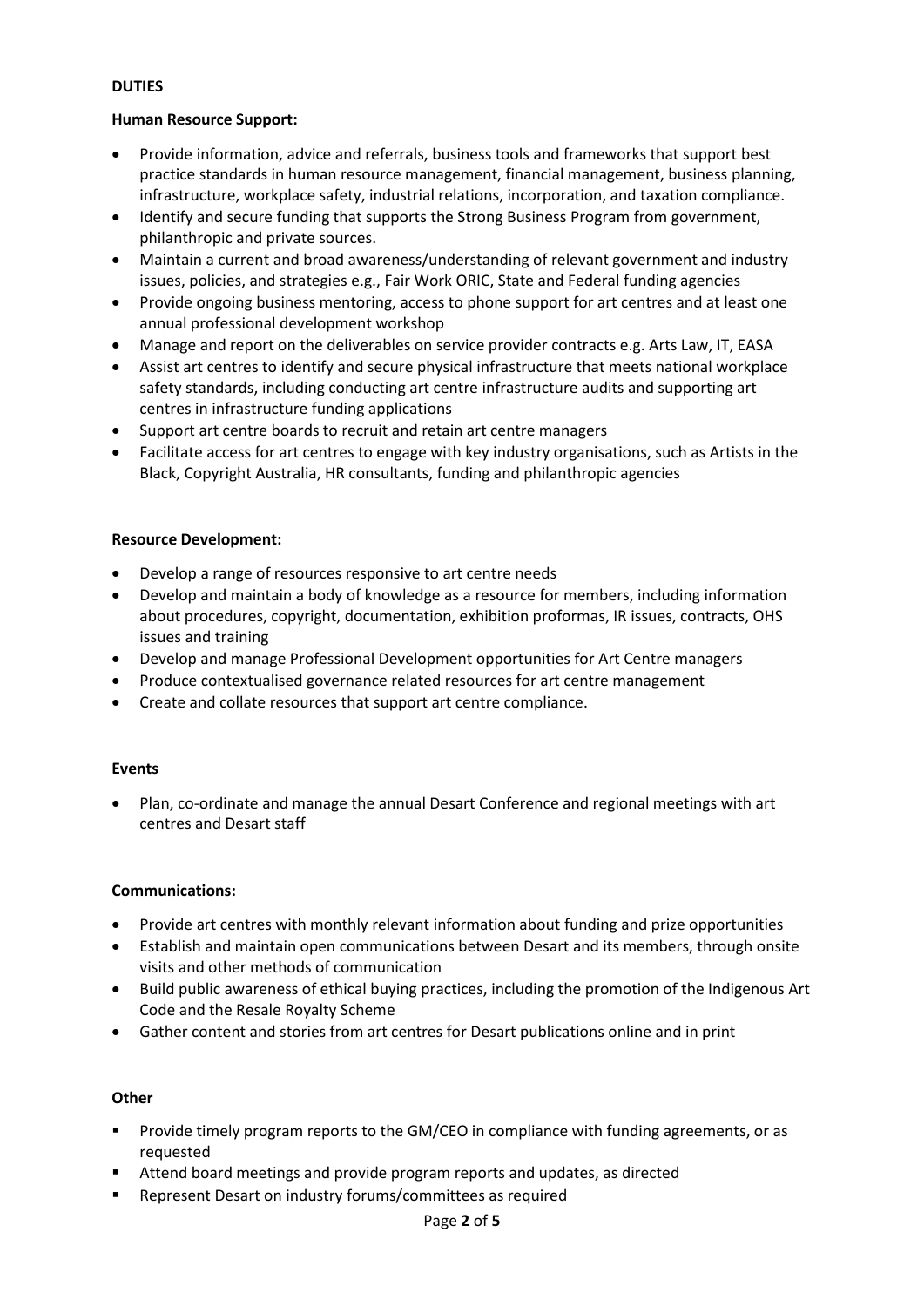■ Other duties that are safe, legal and logical while being within the limits of the employee's competence and training and consistent with the position classification

## **Working Relationships**

- Reports to and takes direction from the Desart CEO
- Maintains effective and collaborative working relationships with all Desart staff
- **■** Maintains effective and collaborative working relationships with Desart member organisations, Aboriginal people, Aboriginal organisations, government bodies, philanthropic agencies, service providers and contractors

### **Extent of Authority**

Supervision and management of the Strong Business Program Officer

### **The Candidate**

The ideal candidate will:

- Have an in-depth understanding of arts and cultural development and/or a background as an arts manager, business or HR manager, cultural worker or project manager within the Aboriginal arts sector, government or creative industries
- Have skills that support the growth and sustainability of the Indigenous arts and culture sector
- Be a competent, culturally capable communicator, able to provide guidance and support to others in a way which enhances their performance
- Have knowledge of governance, business and HR issues commonly affecting Aboriginal Art Centres
- Have proven experience in report writing and funding acquittals
- Have proven experience in coordinating and managing events

| <b>SELECTION CRITERIA</b> | <b>P/N CORP02</b> |
|---------------------------|-------------------|
|                           |                   |

### **ESSENTIAL**

- 1. Qualifications or relevant experience in arts administration, business administration, HR and/or Aboriginal organisations
- 2. Knowledge and understanding of the Australian Aboriginal arts industry, locally, nationally and internationally
- 3. Demonstrated experience with funding and grant management and budgeting
- 4. Mature and confident approach and ability to solve problems and respond to situations in a flexible, practical, culturally appropriate way
- 5. Highly developed interpersonal, oral and written communication skills, including high level cultural competency and the ability to communicate in an intercultural, multi-disciplinary environment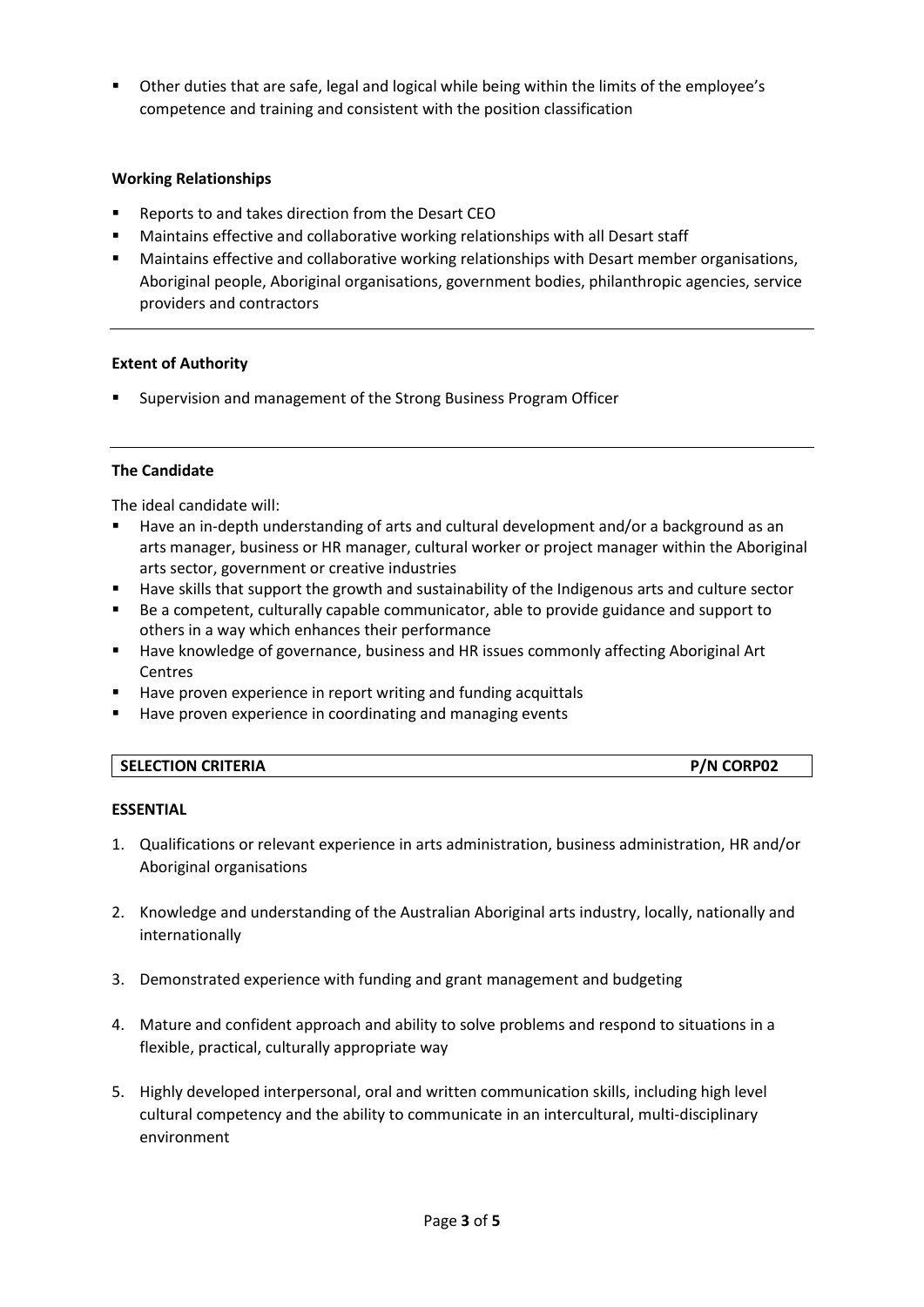- 6. Sound skills and experience in the use of Microsoft Office application software (including Outlook, Word, Excel,) and electronic information systems
- 7. Demonstrated ability to work with limited direction and to initiate and to set priorities, undertake new tasks quickly, to be flexible and accommodate change and respond effectively to challenges with a high level of personal responsibility.
- 8. Current driver's licence (manual), willingness and ability to travel to and work in remote locations.

### **DESIRABLE**

- 1. Understanding of the national arts industry and key stakeholders, particularly in relation to Aboriginal arts
- 2. Events management experience
- 3. Experience living in a remote environment

### **Submit your application**

Applications must be received by 5pm Central Standard Time on Friday 10<sup>th</sup> June, 2022. The acceptance of late applications will be at the discretion of the Chief Executive Officer of Desart.

For more information regarding this position or the recruitment process please contact Angie Stahl, General Manager on 08 8953 4736 or 0438 490 974, generalmanager@desart.com.au

### **Email**

Subject: Confidential - Attention: Strong Business Program Coordinator, Desart [generalmanager@desart.com.au](mailto:generalmanager@desart.com.au)

### **Mail**

Attention: General Manager Desart Inc PO Box 9219, Alice Springs, NT 0871

### **Preparing your application**

Selection of candidates involves a written application, an interview and reference checks. The successfulapplicantwillalsoneedto apply for a national (Federal) police clearance certificate. Your application should comprise of the following documents and information;

- **Covering Letter**–Asummaryof yourbackgroundandsuitability forthepositionshouldbe addressed in the covering letter (1 page maximum using a letter template)
- **Resume –** (2 pages maximum including referees)
	- o A summary of your employment history starting with the most recent. Please